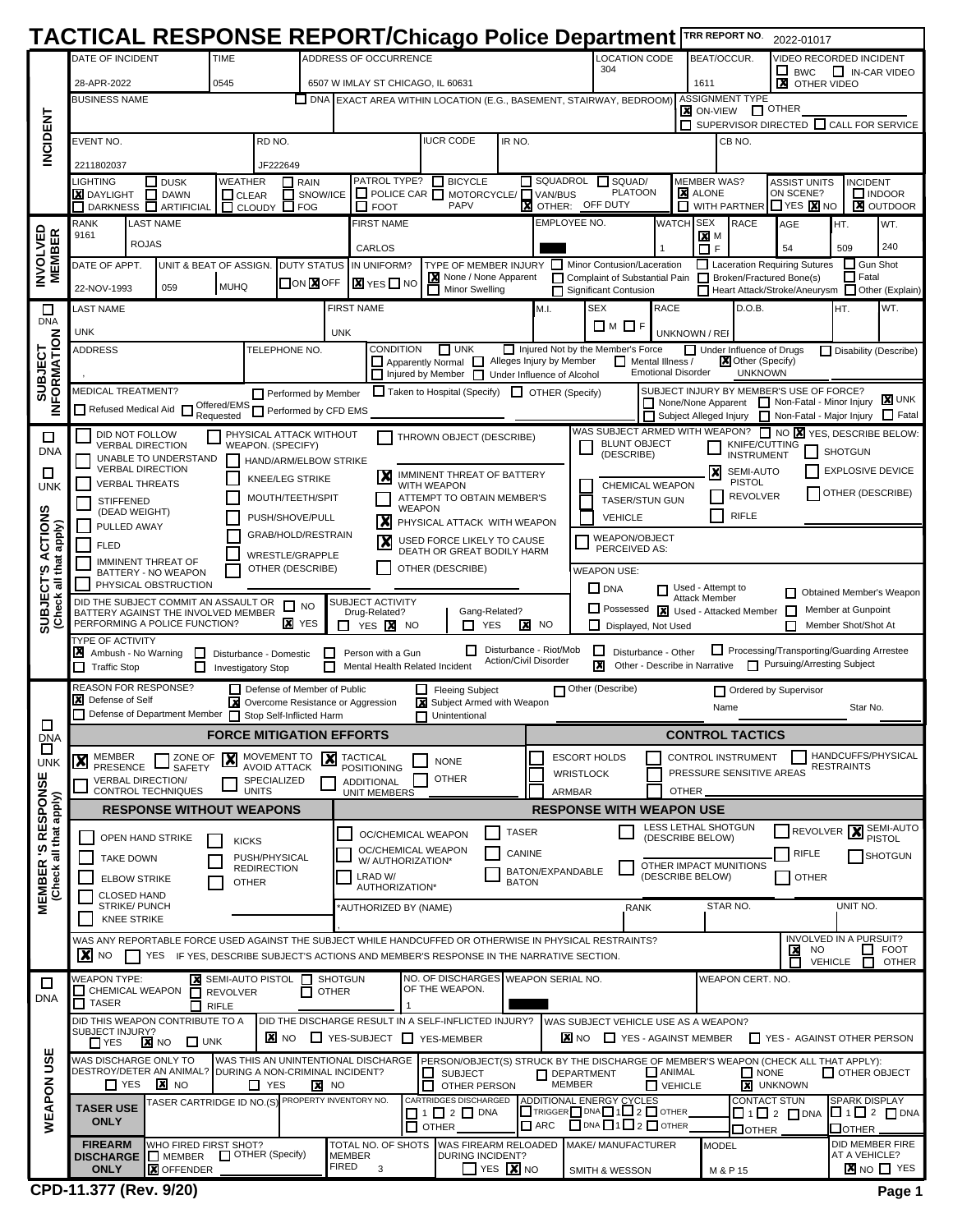|                               |                                                                                                                                                                                                                                                                                                                                                                                                                                                                                                                                                                                                                                                                                 |                               | <b>NOTIFICATIONS AND NARRATIVE</b>                                                        |                                                                                |                                         |
|-------------------------------|---------------------------------------------------------------------------------------------------------------------------------------------------------------------------------------------------------------------------------------------------------------------------------------------------------------------------------------------------------------------------------------------------------------------------------------------------------------------------------------------------------------------------------------------------------------------------------------------------------------------------------------------------------------------------------|-------------------------------|-------------------------------------------------------------------------------------------|--------------------------------------------------------------------------------|-----------------------------------------|
|                               | NOTIFICATIONS (ALL INCIDENTS): X IMMEDIATE SUPERVISOR X DISTRICT OF OCCURRENCE                                                                                                                                                                                                                                                                                                                                                                                                                                                                                                                                                                                                  |                               |                                                                                           | NOTIFICATIONS (WEAPONS DISCHARGE AND DEADLY FORCE):                            | $\mathbf{X}$ CPIC<br><b>X</b> OEMC      |
|                               | <b>BWC</b><br>VIEWED BEFORE COMPLETING REPORT:                                                                                                                                                                                                                                                                                                                                                                                                                                                                                                                                                                                                                                  | IN-CAR VIDEO                  | <b>OTHER</b><br>$\vert x \vert$<br><b>NONE</b>                                            |                                                                                |                                         |
|                               | NARRATIVE (DESCRIBE WITH SPECIFICITY, (1) THE USE OF FORCE INCIDENT, (2) THE SUBJECT'S ACTIONS OR OTHER CIRCUMSTANCES NECESSITATING THE FORCE<br>USED, AND (3) THE INVOLVED MEMBER'S RESPONSE, INCLUDING FORCE MITIGATION EFFORTS AND SPECIFIC TYPES AND AMOUNT OF FORCE USED. THE INVOLVED<br>MEMBER WILL NOT COMPLETE THE NARRATIVE SECTION FOR ANY FIREARM DISCHARGE INCIDENTS (WITH OR WITHOUT INJURY) OR IN ANY USE OF FORCE<br>INCIDENTS RESULTING IN DEATH.)<br>POLICE INVOLVED SHOOTING SEE DETECTIVE SUPPLEMENTAL REPORT.                                                                                                                                              |                               |                                                                                           |                                                                                |                                         |
|                               | <b>REPORTING MEMBER (Print Name)</b>                                                                                                                                                                                                                                                                                                                                                                                                                                                                                                                                                                                                                                            |                               | RANK/TITLE CODE STAR/EMPLOYEE NO.                                                         | <b>SIGNATURE</b>                                                               |                                         |
|                               | ROJAS, CARLOS                                                                                                                                                                                                                                                                                                                                                                                                                                                                                                                                                                                                                                                                   | 11                            | 14347                                                                                     |                                                                                |                                         |
|                               |                                                                                                                                                                                                                                                                                                                                                                                                                                                                                                                                                                                                                                                                                 |                               | <b>REVIEWING SUPERVISOR</b>                                                               |                                                                                |                                         |
|                               | TYPE OF SUBJECT INJURY Minor Contusion<br>X None / None Apparent<br>Minor Laceration/Abrasion<br>П                                                                                                                                                                                                                                                                                                                                                                                                                                                                                                                                                                              | Significant Contusion         | Potential Life-Threatening<br>□ Laceration Requiring Sutures □ Gun Shot □ Other (Explain) | <b>INJURY LOCATION</b><br>$\Box$ Leg: $\Box$ Left $\Box$ Right<br>$\Box$ Torso | Head/Neck Other (Describe)              |
|                               | Complaint of Substantial Pain Broken/Fractured Bone(s)<br>Minor Swelling                                                                                                                                                                                                                                                                                                                                                                                                                                                                                                                                                                                                        |                               | $\Box$ Fatal                                                                              | ō<br>Arm: Left Right<br>Back                                                   |                                         |
| X<br><b>UNK</b>               | <b>LAST NAME</b>                                                                                                                                                                                                                                                                                                                                                                                                                                                                                                                                                                                                                                                                | <b>FIRST NAME</b>             |                                                                                           | M.I.<br><b>SEX</b><br><b>RACE</b><br><b>□</b> M □ F                            | <b>DATE OF BIRTH</b>                    |
|                               | <b>ADDRESS</b>                                                                                                                                                                                                                                                                                                                                                                                                                                                                                                                                                                                                                                                                  |                               | TELEPHONE NO.                                                                             | WITNESS INTERVIEW                                                              | $\Box$ OTHER (Specify)                  |
| WITNESSES                     | CHICAGO, IL                                                                                                                                                                                                                                                                                                                                                                                                                                                                                                                                                                                                                                                                     |                               |                                                                                           | $\Box$ INTERVIEWED $\Box$ NOT<br>REFUSED                                       | AVAILABLE                               |
|                               | <b>WITNESS STATEMENT</b>                                                                                                                                                                                                                                                                                                                                                                                                                                                                                                                                                                                                                                                        |                               |                                                                                           |                                                                                | ADDITIONAL WITNESSES                    |
|                               |                                                                                                                                                                                                                                                                                                                                                                                                                                                                                                                                                                                                                                                                                 |                               |                                                                                           |                                                                                |                                         |
|                               | REVIEWING SUPERVISOR: COMMENTS (DOCUMENT ANY OTHER INCIDENT INFORMATION, OBSERVATIONS OR OTHER ACTIONS TAKEN, INCLUDING EFFORTS AND<br>NEGATIVE RESULTS TO IDENTIFY AND INTERVIEW WITNESSES, THAT ARE NOT ALREADY CAPTURED IN TRR FIELDS.)<br>***THIS IS A POLICE INVOLVED SHOOTING SEE DETECTIVE'S SUPPLEMENTARY REPORT.***                                                                                                                                                                                                                                                                                                                                                    |                               |                                                                                           |                                                                                |                                         |
|                               | X<br><b>NO</b><br>SUPERVISOR ON-SCENE RESPONSE?                                                                                                                                                                                                                                                                                                                                                                                                                                                                                                                                                                                                                                 | <b>YES</b>                    | X<br><b>EVIDENCE TECHNICIAN?</b>                                                          | <b>RESPONDED</b><br><b>NOTIFIED</b>                                            | <b>DNA</b>                              |
|                               | <b>ATTACHMENTS:</b><br><b>CASE REPORT</b><br><b>ARREST REPORT</b>                                                                                                                                                                                                                                                                                                                                                                                                                                                                                                                                                                                                               | <b>SUPPLEMENTARY REPORT</b>   | <b>INVENTORY</b>                                                                          | <b>IOD REPORT</b><br><b>TASER DOWNLOAD</b>                                     | <b>OTHER</b>                            |
| IХ<br>$\overline{\mathbf{x}}$ | <b>REVIEWING SUPERVISOR:</b><br>I HAVE COMPLIED WITH THE DUTIES OUTLINED IN G03-02-02.<br>I DID NOT USE REPORTABLE FORCE OR ORDER THE USE OF<br>REPORTABLE FORCE DURING THIS INCIDENT.                                                                                                                                                                                                                                                                                                                                                                                                                                                                                          |                               | OF POLICE ACCOUNTABILITY (COPA).                                                          | LOG NUMBER OBTAINED FROM THE CIVILIAN OFFICE                                   | LOG NO. OBTAINED.                       |
| Ix١                           | I HAVE REVIEWED THIS TACTICAL RESPONSE REPORT AND AFFIRM THAT THE REPORT IS LEGIBLE AND COMPLETE.                                                                                                                                                                                                                                                                                                                                                                                                                                                                                                                                                                               |                               |                                                                                           |                                                                                |                                         |
|                               | REVIEWING SUPERVISOR NAME (Print)<br>ARROYO, MANUEL                                                                                                                                                                                                                                                                                                                                                                                                                                                                                                                                                                                                                             | RANK/TITLE CODE STAR NO.<br>9 | <b>SIGNATURE</b><br>2424                                                                  |                                                                                | DATE/TIME COMPLETED<br>28-APR-2022 1227 |
|                               | DISTRIBUTION OF TRR: IF A PAPER TRR WAS COMPLETED DUE TO AN UNAVAILABILITY OF THE AUTOMATED TACTICAL RESPONSE REPORT APPLICATION:<br>1. THE ORIGINAL TRR WILL BE FORWARDED TO DIRECTOR, ADMINISTRATIVE SUPPORT DIVISION - TO BE INCLUDED WITH THE CORRESPONDING CASE FILE.<br>2. A COPY OF THE PAPER TRR AND THE ATTACHMENTS WILL BE FORWARDED TO:<br>A. THE INVESTIGATING SUPERVISOR RESPONSIBLE FOR THE INVESTIGATION,<br>B. CIVILIAN OFFICE OF POLICE ACCOUNTABILITY (COPA), AND<br>C. DEPUTY CHIEF, STRATEGIC INITIATIVES DIVISION, TO ENSURE DATA ENTRY AND ATTACHMENT SCANNING INTO THE AUTOMATED TACTICAL RESPONSE REPORT (A-TRR) APPLICATION.<br>CPD-11.377 (Rev. 9/20) |                               |                                                                                           |                                                                                |                                         |
|                               |                                                                                                                                                                                                                                                                                                                                                                                                                                                                                                                                                                                                                                                                                 |                               |                                                                                           |                                                                                | Page 2                                  |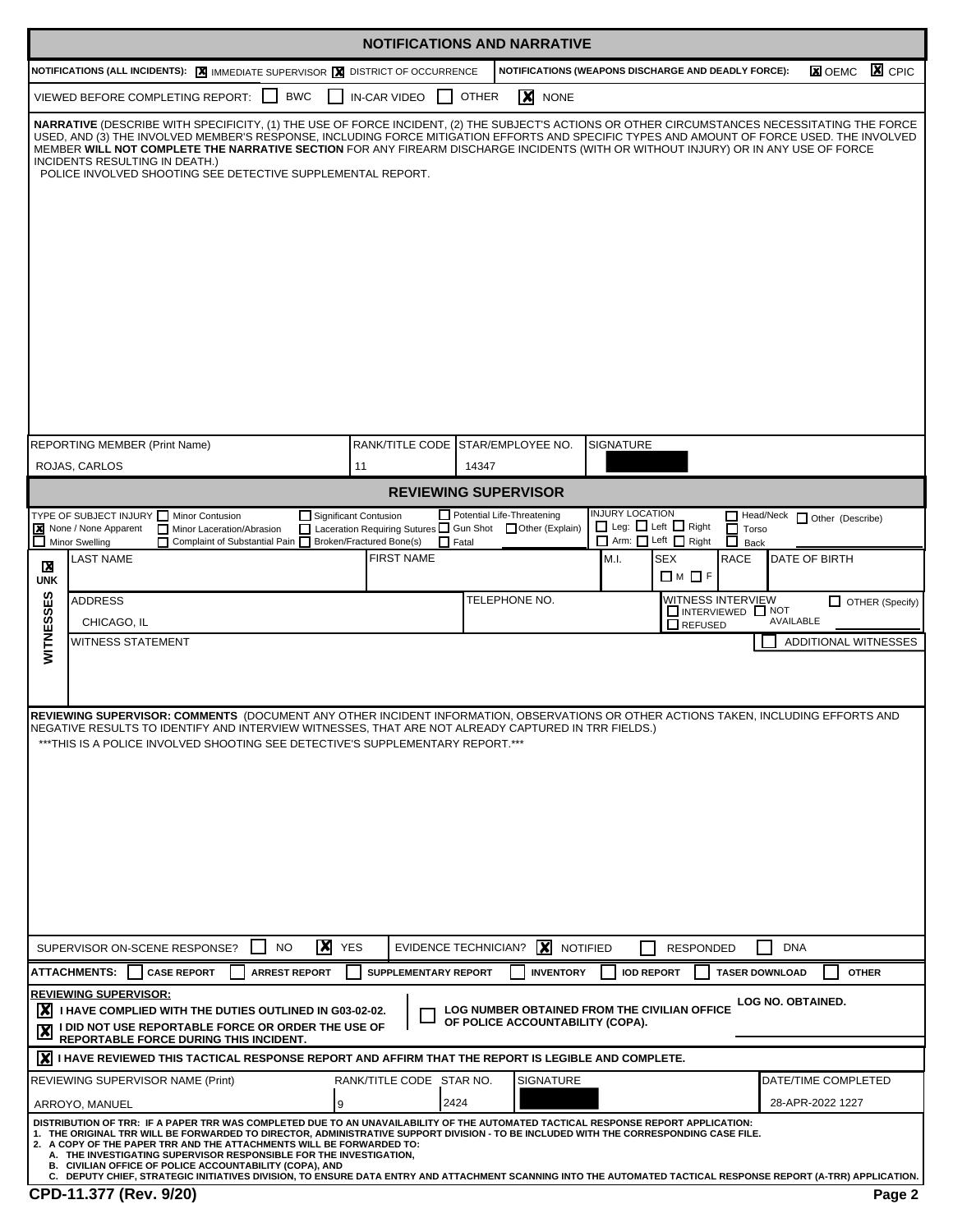|                                 |                                                 |                                         |                                                                                                      |                                                                 |                                                                                                  | TACTICAL RESPONSE REPORT-INVESTIGATION/Chicago Police Department FRD TRACKING NO. 2022-01017                                        |                             |                 |                                                                                                                                                                                                                              |
|---------------------------------|-------------------------------------------------|-----------------------------------------|------------------------------------------------------------------------------------------------------|-----------------------------------------------------------------|--------------------------------------------------------------------------------------------------|-------------------------------------------------------------------------------------------------------------------------------------|-----------------------------|-----------------|------------------------------------------------------------------------------------------------------------------------------------------------------------------------------------------------------------------------------|
|                                 | DATE OF INCIDENT                                |                                         | TIME                                                                                                 | ADDRESS OF OCCURRENCE                                           |                                                                                                  |                                                                                                                                     | EVENT NO.                   |                 | RD NO.                                                                                                                                                                                                                       |
| <b>INCIDENT<br/>INFORMATION</b> | 28-APR-2022                                     |                                         | 0545                                                                                                 |                                                                 | 6507 W IMLAY ST CHICAGO, IL 60631                                                                |                                                                                                                                     | 2211802037                  |                 | JF222649                                                                                                                                                                                                                     |
|                                 | <b>RANK</b><br>9161                             | <b>MEMBER LAST NAME</b><br><b>ROJAS</b> |                                                                                                      |                                                                 | <b>MEMBER FIRST NAME</b>                                                                         |                                                                                                                                     | EMPLOYEE NO. CB NO.         |                 | CHARGE                                                                                                                                                                                                                       |
|                                 | SUBJECT LAST NAME                               |                                         |                                                                                                      | CARLOS                                                          | SUBJECT FIRST NAME                                                                               |                                                                                                                                     | M.I.                        | <b>SEX</b>      | RACE<br>D.O.B.                                                                                                                                                                                                               |
|                                 | <b>UNK</b>                                      |                                         |                                                                                                      | UNK                                                             |                                                                                                  |                                                                                                                                     |                             | $\Box M \Box F$ | Ü                                                                                                                                                                                                                            |
|                                 |                                                 |                                         |                                                                                                      |                                                                 |                                                                                                  | <b>LIEUTENANT OR ABOVE/INCIDENT COMMANDER REVIEW</b>                                                                                |                             |                 |                                                                                                                                                                                                                              |
|                                 | <b>MIRANDA WARNINGS GIVEN</b>                   |                                         | $\Box$ YES $\boxtimes$ NO                                                                            |                                                                 |                                                                                                  |                                                                                                                                     |                             |                 |                                                                                                                                                                                                                              |
|                                 |                                                 |                                         |                                                                                                      | <b>DATE/TIME</b>                                                |                                                                                                  | <b>LOCATION</b>                                                                                                                     |                             |                 | <b>INJURIES OBSERVED</b>                                                                                                                                                                                                     |
|                                 |                                                 |                                         | VISUAL INSPECTION CONDUCTED TES X NO DATE/TIME                                                       |                                                                 |                                                                                                  | <b>LOCATION</b>                                                                                                                     |                             |                 | $\Box$ NO $\Box$ YES, DESCRIBE IN COMMENTS                                                                                                                                                                                   |
|                                 |                                                 |                                         | SUBJECT'S STATEMENT REGARDING THE USE OF FORCE                                                       |                                                                 | <b>X</b> DNA                                                                                     | <b>REFUSED</b><br>ΙI                                                                                                                | ப                           |                 | <b>INTERVIEW NOT CONDUCTED (Specify Reason)</b><br>(Attempt to interview the subject of any reportable use of force, solely about the use of force incident, and record the subject's statement regarding the use of force.) |
|                                 |                                                 |                                         |                                                                                                      |                                                                 |                                                                                                  |                                                                                                                                     |                             |                 |                                                                                                                                                                                                                              |
|                                 |                                                 |                                         |                                                                                                      |                                                                 |                                                                                                  |                                                                                                                                     |                             |                 |                                                                                                                                                                                                                              |
|                                 |                                                 |                                         |                                                                                                      |                                                                 |                                                                                                  |                                                                                                                                     |                             |                 |                                                                                                                                                                                                                              |
|                                 |                                                 |                                         |                                                                                                      |                                                                 |                                                                                                  |                                                                                                                                     |                             |                 |                                                                                                                                                                                                                              |
|                                 |                                                 |                                         |                                                                                                      |                                                                 |                                                                                                  |                                                                                                                                     |                             |                 |                                                                                                                                                                                                                              |
|                                 |                                                 |                                         |                                                                                                      |                                                                 |                                                                                                  |                                                                                                                                     |                             |                 |                                                                                                                                                                                                                              |
|                                 |                                                 |                                         |                                                                                                      |                                                                 |                                                                                                  |                                                                                                                                     |                             |                 |                                                                                                                                                                                                                              |
|                                 |                                                 |                                         |                                                                                                      |                                                                 |                                                                                                  |                                                                                                                                     |                             |                 |                                                                                                                                                                                                                              |
|                                 |                                                 |                                         |                                                                                                      |                                                                 |                                                                                                  |                                                                                                                                     |                             |                 |                                                                                                                                                                                                                              |
|                                 |                                                 |                                         |                                                                                                      |                                                                 |                                                                                                  |                                                                                                                                     |                             |                 |                                                                                                                                                                                                                              |
|                                 |                                                 |                                         |                                                                                                      |                                                                 |                                                                                                  |                                                                                                                                     |                             |                 |                                                                                                                                                                                                                              |
|                                 |                                                 |                                         |                                                                                                      |                                                                 |                                                                                                  |                                                                                                                                     |                             |                 |                                                                                                                                                                                                                              |
|                                 |                                                 |                                         | LIEUTENANT OR ABOVE/INCIDENT COMMANDER: COMMENTS                                                     |                                                                 |                                                                                                  |                                                                                                                                     |                             |                 | <b>X</b> ADDITIONAL ATTACHMENTS                                                                                                                                                                                              |
|                                 |                                                 |                                         |                                                                                                      |                                                                 |                                                                                                  | (Document any investigatory information or other observations or actions taken that are not already captured in TRR-I fields.)      |                             |                 | Deputy Chief Papaioannou arrived 6507 W. Imlay at 0815hrs in response to police involved shooting, no offenders in custody hence no visual inspection                                                                        |
|                                 |                                                 |                                         |                                                                                                      |                                                                 | Case report RD#JF222649 Event#2211802037 Log#2022-0001742 TRR#2022-01017                         |                                                                                                                                     |                             |                 |                                                                                                                                                                                                                              |
|                                 |                                                 |                                         |                                                                                                      |                                                                 | Reporting Deputy Chief relocated to Area 5 Detective Division to completed investigation         | Reporting Deputy Chief Ring camera reviewed with COPA at 0918 on scene and conducted public safety walkthrough with COPA at 0942hrs |                             |                 |                                                                                                                                                                                                                              |
|                                 |                                                 |                                         |                                                                                                      |                                                                 |                                                                                                  |                                                                                                                                     |                             |                 | Reporting Deputy Chief witnessed the recovery of discharging member's firearms casings by the Forensics Division personnel; Battaglia 11770 and Jorgensen                                                                    |
|                                 | 8108/COPA at 1100hrs in A/5                     |                                         |                                                                                                      |                                                                 |                                                                                                  |                                                                                                                                     |                             |                 | Reporting Deputy Chief provided Traumatic Incident Stress Management program notification to Officer and informed Officer of the required administrative                                                                     |
| duties                          |                                                 |                                         |                                                                                                      |                                                                 |                                                                                                  |                                                                                                                                     |                             |                 |                                                                                                                                                                                                                              |
|                                 |                                                 |                                         |                                                                                                      |                                                                 | BIA, Sgt. Guevara conducted administrative testing (breathalyzer and urine) in Area 5 at 1026hrs |                                                                                                                                     |                             |                 |                                                                                                                                                                                                                              |
|                                 |                                                 |                                         |                                                                                                      | Investigation by COPA continues regarding member's use of force |                                                                                                  |                                                                                                                                     |                             |                 |                                                                                                                                                                                                                              |
|                                 |                                                 |                                         |                                                                                                      |                                                                 |                                                                                                  |                                                                                                                                     |                             |                 |                                                                                                                                                                                                                              |
|                                 |                                                 |                                         |                                                                                                      |                                                                 |                                                                                                  |                                                                                                                                     |                             |                 |                                                                                                                                                                                                                              |
|                                 |                                                 |                                         |                                                                                                      |                                                                 |                                                                                                  |                                                                                                                                     |                             |                 |                                                                                                                                                                                                                              |
|                                 |                                                 |                                         |                                                                                                      |                                                                 |                                                                                                  |                                                                                                                                     |                             |                 |                                                                                                                                                                                                                              |
|                                 | UNITS ON-SCENE OF THE INCIDENT: N/A             |                                         |                                                                                                      |                                                                 |                                                                                                  |                                                                                                                                     |                             |                 |                                                                                                                                                                                                                              |
|                                 |                                                 |                                         | WAS AN INVESTIGATION EXTENSION REQUESTED? ONO                                                        |                                                                 | T YES, DENIED                                                                                    | YES, APPROVED BY:                                                                                                                   |                             |                 | STAR NO.:                                                                                                                                                                                                                    |
|                                 | LT OR ABOVE/INCIDENT COMMANDER:                 |                                         |                                                                                                      |                                                                 |                                                                                                  |                                                                                                                                     |                             |                 |                                                                                                                                                                                                                              |
|                                 |                                                 |                                         | X I HAVE COMPLIED WITH THE DUTIES OUTLINED IN G03-02-02.                                             |                                                                 |                                                                                                  |                                                                                                                                     |                             |                 |                                                                                                                                                                                                                              |
|                                 |                                                 |                                         | I HAVE CONCLUDED THAT THE MEMBER'S USE OF FORCE                                                      |                                                                 | <b>BASED ON THE PRELIMINARY</b><br><b>INFORMATION THAT I HAVE</b>                                |                                                                                                                                     |                             |                 | IN COMPLIANCE WITH DEPARTMENT POLICY AND DIRECTIVES.                                                                                                                                                                         |
|                                 |                                                 |                                         | REQUIRES A NOTIFICATION TO THE CIVILIAN OFFICE OF<br>POLICE ACCOUNTABILITY (COPA). LOG NO. OBTAINED: |                                                                 | REVIEWED AND THAT WAS                                                                            |                                                                                                                                     |                             |                 | NOT IN COMPLIANCE WITH DEPARTMENT POLICY AND                                                                                                                                                                                 |
|                                 |                                                 |                                         |                                                                                                      |                                                                 | AVAILABLE AT THE TIME OF<br>THIS REPORT, THE                                                     |                                                                                                                                     | DIRECTIVES.                 |                 |                                                                                                                                                                                                                              |
|                                 | 2022-0001746                                    |                                         |                                                                                                      |                                                                 | <b>MEMBER'S USE OF FORCE</b><br>RESPONSE APPEARS TO BE:                                          |                                                                                                                                     |                             |                 | $ \mathbf{x} $ A DEADLY FORCE OR OFFICER-INVOLVED DEATH INCIDENT.                                                                                                                                                            |
| $\boldsymbol{\mathsf{x}}$       |                                                 |                                         | I DID NOT USE REPORTABLE FORCE OR ORDER THE USE<br>OF REPORTABLE FORCE DURING THIS INCIDENT.         |                                                                 |                                                                                                  |                                                                                                                                     |                             |                 |                                                                                                                                                                                                                              |
|                                 |                                                 |                                         | INVOLVED MEMBER ACTIONS RECOMMENDED?                                                                 |                                                                 |                                                                                                  | <b>REVIEWING SUPERVISOR ACTIONS RECOMMENDED?</b>                                                                                    |                             |                 |                                                                                                                                                                                                                              |
| <b>X</b> NO                     |                                                 | $\Box$ YES, DESCRIBE BELOW:             |                                                                                                      |                                                                 |                                                                                                  | ×<br><b>NO</b>                                                                                                                      | $\Box$ YES, DESCRIBE BELOW: |                 |                                                                                                                                                                                                                              |
|                                 | INDIVIDUAL DEBRIEFING WITH<br><b>SUPERVISOR</b> |                                         |                                                                                                      | REVIEW LEGAL/TRAINING BULLETIN                                  |                                                                                                  | INDIVIDUAL DEBRIEFING WITH<br><b>SUPERVISOR</b>                                                                                     |                             |                 | REVIEW LEGAL/TRAINING BULLETIN                                                                                                                                                                                               |
|                                 | REVIEW STREAMING VIDEO                          |                                         |                                                                                                      | <b>STRESS REDUCTION SEMINAR</b>                                 |                                                                                                  | REVIEW STREAMING VIDEO                                                                                                              |                             |                 | STRESS REDUCTION SEMINAR                                                                                                                                                                                                     |
|                                 | REVIEW DEPARTMENT DIRECTIVES                    |                                         |                                                                                                      | OTHER:                                                          |                                                                                                  | REVIEW DEPARTMENT DIRECTIVES                                                                                                        |                             | OTHER:          |                                                                                                                                                                                                                              |
|                                 | LT OR ABOVE/INCIDENT COMMANDER NAME (Print)     |                                         |                                                                                                      |                                                                 | RANK/TITLE CODE _ STAR NO.                                                                       | <b>SIGNATURE</b>                                                                                                                    |                             |                 | DATE/TIME COMPLETED                                                                                                                                                                                                          |
|                                 | PAPAIOANNOU, CHRIS                              |                                         |                                                                                                      |                                                                 | DEPUTY CI 260                                                                                    |                                                                                                                                     |                             |                 | 28-Apr-2022 1339                                                                                                                                                                                                             |
|                                 | CDD-11 277-1/Dov 4/21)                          |                                         |                                                                                                      |                                                                 |                                                                                                  |                                                                                                                                     |                             |                 |                                                                                                                                                                                                                              |